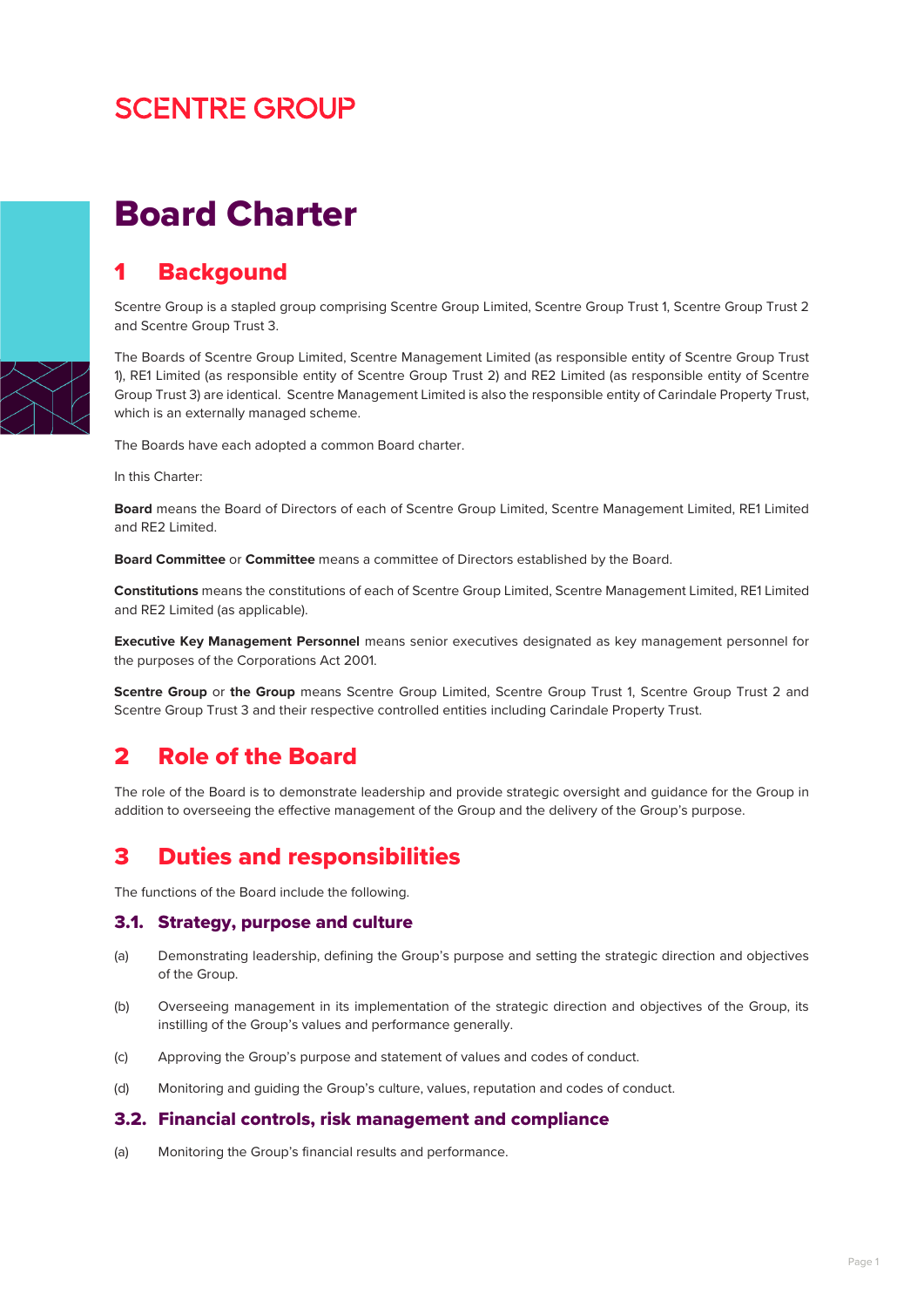

- (b) Overseeing, monitoring and reviewing management's processes aimed at ensuring the integrity of financial and other corporate reporting (including the external audit).
- (c) Approving the half and full year results and financial reports for the Group and individual listed entities within the Group and the reporting of those results to securityholders.
- (d) Setting the risk appetite for the Group within which the Board expects management to operate and approving the risk appetite statement.
- (e) Monitoring significant business risks (financial and non-financial) and monitoring the adequacy, effectiveness and operation of risk management and compliance policies, controls and frameworks to ensure that the Group is operating with due regard to the risk appetite set by the Board.
- (f) Satisfying itself that an appropriate framework exists for relevant information to be reported by management to the Board.
- (g) Approving and monitoring delegations of authority to the Chief Executive Officer.
- (h) Approving and monitoring the annual operating and capital expenditure budgets for the Group.
- (i) Approving the appointment, re-appointment or removal of the external auditor.

#### 3.3. Capital management, funding and liquidity

- (a) Reviewing and approving capital management initiatives including security buy-backs, the issue of new securities (other than in accordance with the Group's equity-linked plans) and reductions of capital.
- (b) Approving major business initiatives, capital expenditure, acquisitions and divestments which exceed the limits delegated to the Chief Executive Officer.
- (c) Reviewing and approving the Group's treasury risk management policy and framework and funding plans and liquidity reserves.
- (d) Determining the distribution policy for the Group and individual listed entities within the Group and approving the amount, nature and timing of distributions to be paid.

#### 3.4. People and remuneration

- (a) Appointing and removing, and approving the terms of appointment of, the Chief Executive Officer and other Executive Key Management Personnel.
- (b) Considering succession planning for the Chief Executive Officer and other Executive Key Management Personnel.
- (c) Approving the Group's remuneration framework and policies and ensuring that they are aligned to the Group's purpose, values, strategic objectives and risk appetite.
- (d) Approving the total remuneration arrangements for the Chief Executive Officer and other Executive Key Management Personnel.
- (e) Reviewing the performance of the Chief Executive Officer and other Executive Key Management Personnel.
- (f) Approving new equity-linked incentive plans or material changes to any equity-linked plan.
- (g) Approving, monitoring and promoting the Group's diversity, equity and inclusion policy.

#### 3.5. Board

(a) Determining the size, composition, structure of, and skills required by, the Board and approving appointments to the Board.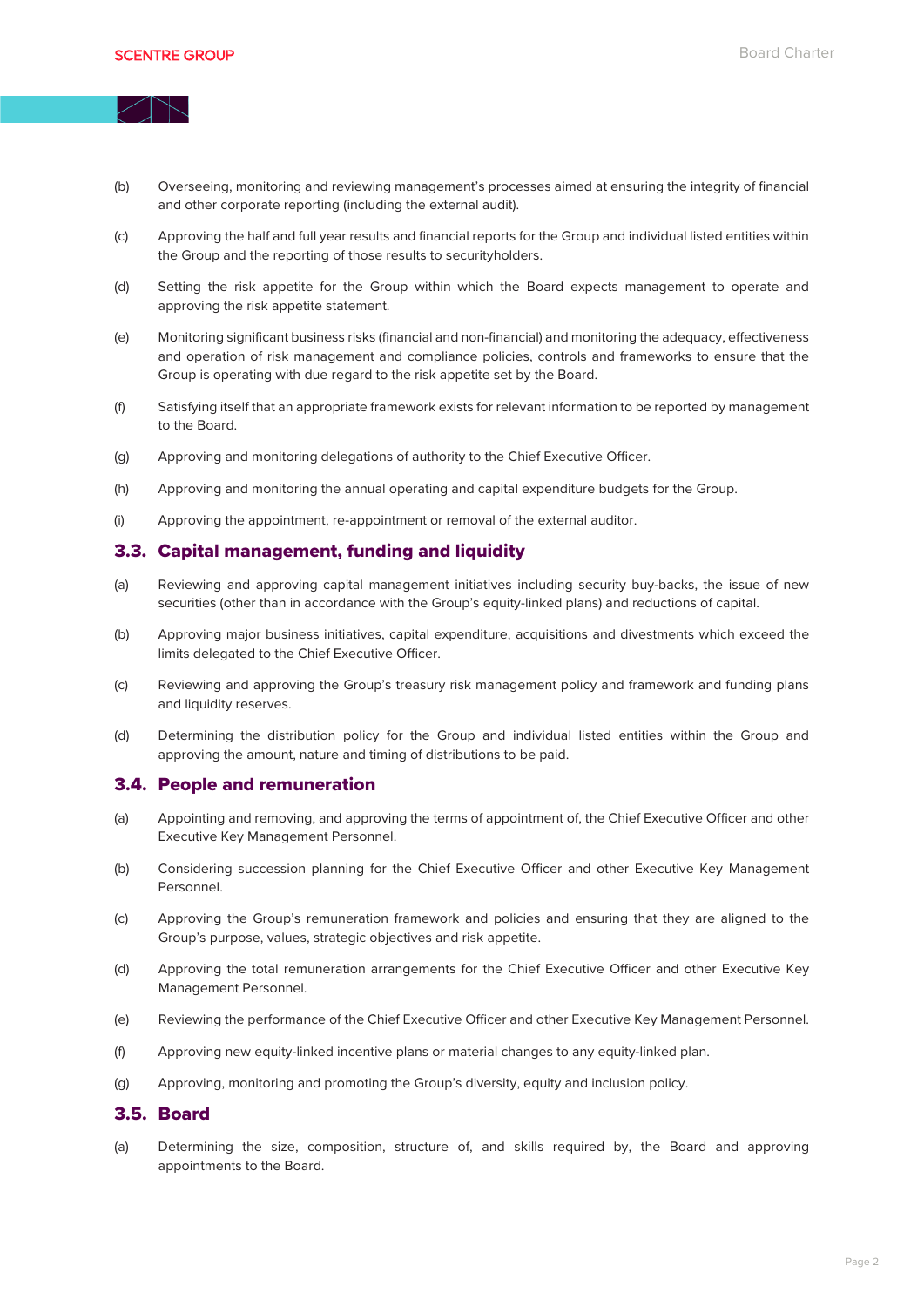

- (b) Determining the process of evaluating the performance of the Board, its Committees and individual **Directors**
- (c) Determining the independence of Directors.
- (d) Considering succession planning for the Board.
- (e) Approving the remuneration of non-executive Directors including Committee fees and chair fees.

#### 3.6. Governance

- (a) Monitoring the implementation and effectiveness of the Group's corporate governance practices including significant policies that affect the Group as a whole.
- (b) Overseeing the Group's processes for making timely and balanced disclosure of material information concerning the Group as required by law and applicable listing rules.
- (c) Approving material releases to the Australian Securities Exchange (or other relevant exchange) on significant transactions or matters.
- (d) Review and approve the Group's sustainability report and Modern Slavery Statement.
- (e) Monitoring the performance of management both directly and through its Board Committees.
- (f) Whenever required, challenging and holding management to account.

#### 3.7. Other

Approving matters that are required to be approved under the applicable Constitution, applicable laws, and the terms of the Board Committee charters.

## 4 Relationship with management

#### 4.1. Delegation to Chief Executive Officer

- (a) The Board delegates to the Chief Executive Officer the authority to manage the day to day business and operations of the Group.
- (b) The Chief Executive Officer is supported by the Group's Executive Committee. The Chief Executive Officer may sub-delegate authority to executive management within authority limits set by the Board.

#### 4.2. Key responsibilities of the Chief Executive Officer

The key responsibilities of the Chief Executive Officer are to:

- (a) Manage the day to day business and operations of the Group in accordance with the purpose, values and strategy, the business plans and policies approved, and the risk appetite as set by the Board.
- (b) Develop and make recommendations to the Board on strategies for and the management and performance of the business and operations of the Group.
- (c) Develop the Group's annual operating and capital expenditure budgets and conduct the Group's business within those budgets.
- (d) Ensure that senior management provides the Board with accurate, timely and clear information on the Group's operations to enable the Board to perform its responsibilities, including information relating to the financial performance of the Group, compliance with material legal or regulatory requirements and any conduct materially inconsistent with the Group's values or code of conduct.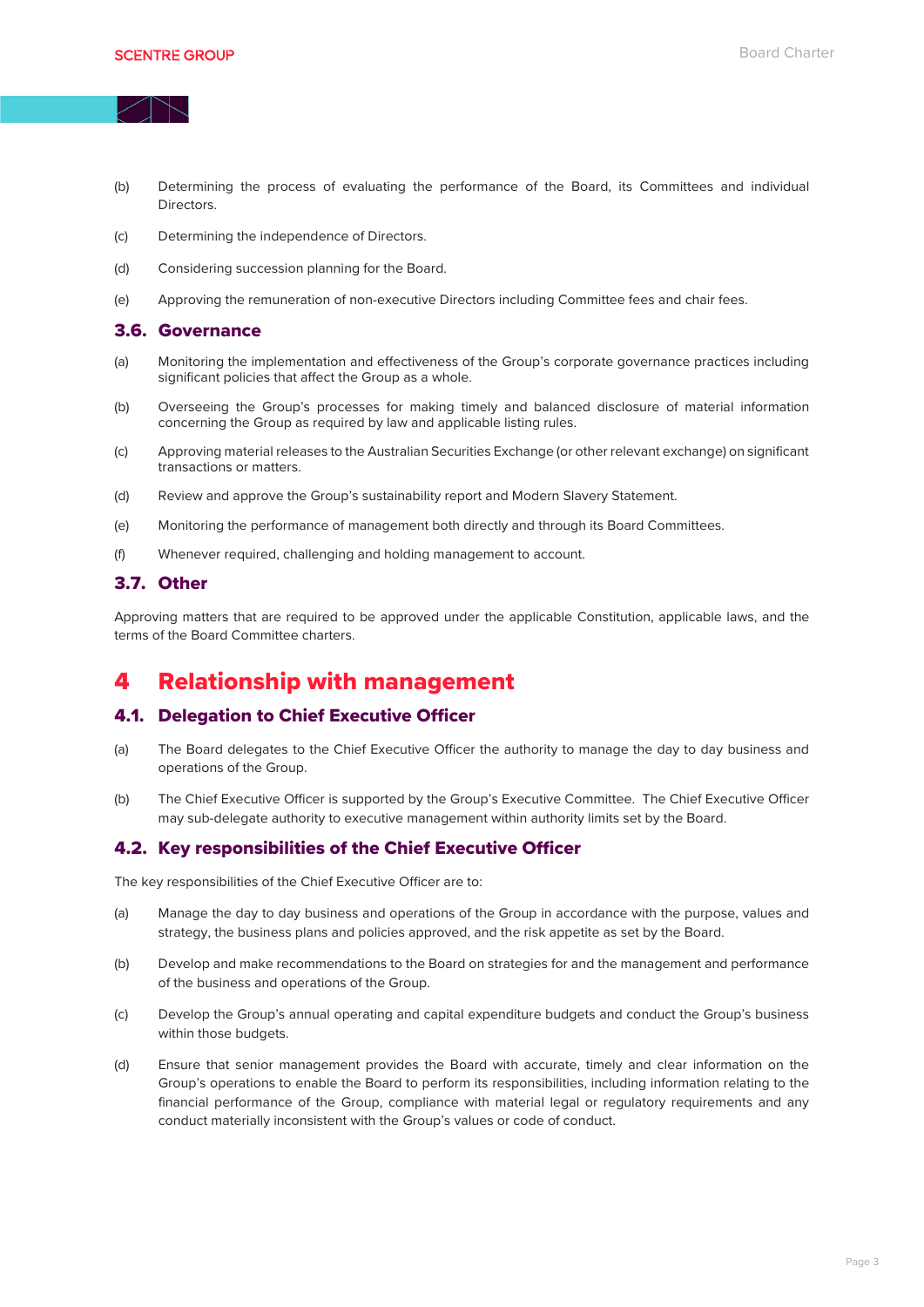## 5 Composition of the Board

#### 5.1. Structure and review of the Board

- (a) The Board, together with the Board's Nomination Committee, will determine the size and composition of the Board having regard to the needs of Scentre Group, the Board, its Committees and the Constitutions.
- (b) The Board will be comprised of a majority of independent non-executive Directors.
- (c) The Board will regularly review the balance of existing and desired skills, knowledge, independence, diversity, experience and the effectiveness of the Board as a whole (including through, among other things, a board skills matrix).
- (d) The Board will, on an annual basis, conduct performance evaluations of the Board, its Committees and individual Directors and the governance processes which support the Board.
- (e) Directors will be expected to participate in a program of induction, training and development, which will be adopted and maintained for Directors.
- (f) The Board will develop and implement appropriate Board renewal and succession planning strategies.

#### 5.2. Independence

- (a) The independence of each non-executive Director is assessed prior to appointment and subsequently on an annual basis.
- (b) In assessing independence, the Board will have regard to the interests, positions and relationships potentially affecting the independent status of a Director as described in Box 2.3 of the ASX Corporate Governance Council's Corporate Governance Principles and Recommendations.
- (c) If a Director becomes aware of any matter that may affect their independence (including any change to their interests, positions or relationships) they are required to notify the Chairman at the earliest opportunity.

### 5.3. Term

- (a) A Director appointed by the Board (either to fill a casual vacancy or as an addition to the existing Directors) holds office until the next annual general meeting of Scentre Group Limited and is eligible for election at that meeting.
- (b) A Director must not hold office without re-election for more than three years or past the third annual general meeting of Scentre Group Limited after they were last elected or re-elected (whichever is later).
- (c) The Chief Executive Officer, as managing Director, is not required to stand for election or re-election by securityholders.

## 6 Ethical standards, conflicts and other appointments

#### 6.1. Code of Conduct

Directors are required to act honestly, diligently and transparently in all matter related to the Group. Directors must comply with the Group's Code of Conduct – *Acting with Integrity*.

#### 6.2. Conflicts of interest

Directors are required to disclose:

- (a) Any material personal interest in a matter that relates to the affairs of Scentre Group.
- (b) Any matter or circumstance that may result in a conflict or potential conflict of interest.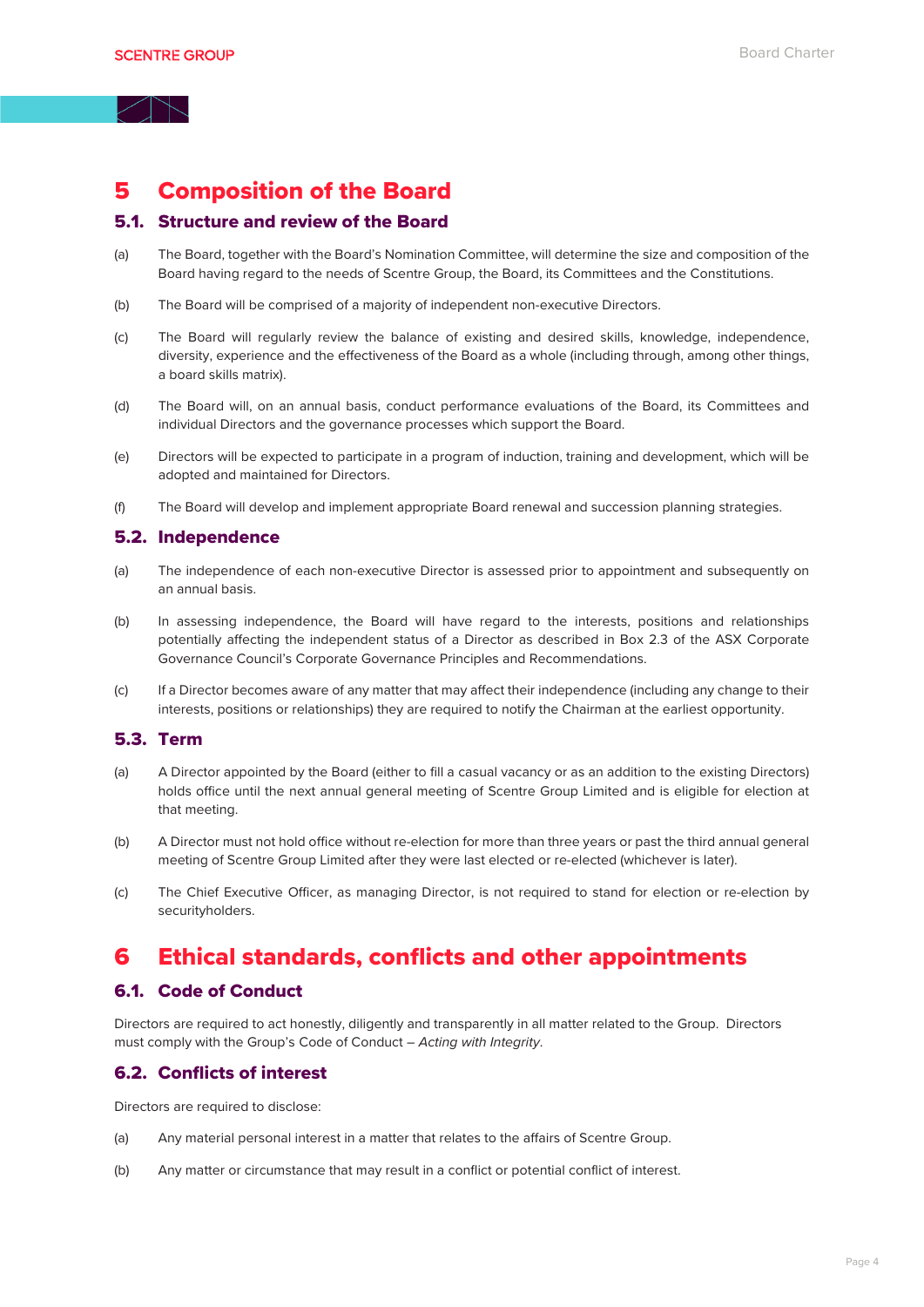Directors are also required to disclose any actual or potential related party matters. In addition to the requirements of the Corporations Act 2001, a determination will be made as to whether that Director should receive papers relating to the matter and should absent themselves from any discussion on the matter.

#### 6.3. Other appointments

Directors must consult with the Chairman prior to accepting directorships of another company or taking up an appointment, position or office.

#### 6.4. Security trading

Directors must comply with the terms of the Group's Security Trading Policy.

#### 6.5. Securityholding requirement

- (a) Each non-executive Director is required to maintain a minimum holding of Scentre Group securities equal to one-year's base Board fees. From appointment, new non-executive Directors have three years to meet the requirement.
- (b) The Chief Executive Officer and other Executive Key Management Personnel are required to maintain a minimum holdings of Scentre Group securities that is at least a one-time multiple of fixed remuneration (before tax). From appointment, new Executive Key Management Personnel have three years to meet the requirement.

## 7 Committees

- (a) The Board may establish Committees to assist the Board in carrying out its role and responsibilities. The Board has established three standing Committees:
	- (i) Audit and Risk Committee.
	- (ii) Human Resources Committee.
	- (iii) Nomination Committee.
- (b) Each standing Committee has a charter which sets out its role and responsibilities. Each Committee charter is approved by the Board.

## 8 Role of the Chairman

- (a) The Chair will be an independent non-executive Director and will be appointed by the Board.
- (b) The Chairman's responsibilities include:
	- (i) Providing leadership to the Board.
	- (ii) Promoting and facilitating the effective contribution of all Directors and, where appropriate, challenging discussion by the Board.
	- (iii) Promoting a constructive and respectful relationship between the Board and management and between Directors.
	- (iv) Monitoring the performance of the Board.
	- (v) Representing the Board externally, including to securityholders.
	- (vi) Approving the agendas for Board meetings in conjunction with the Chief Executive Officer and Company Secretary, and ensuring that adequate time is available for discussion of all agenda items, including strategic issues.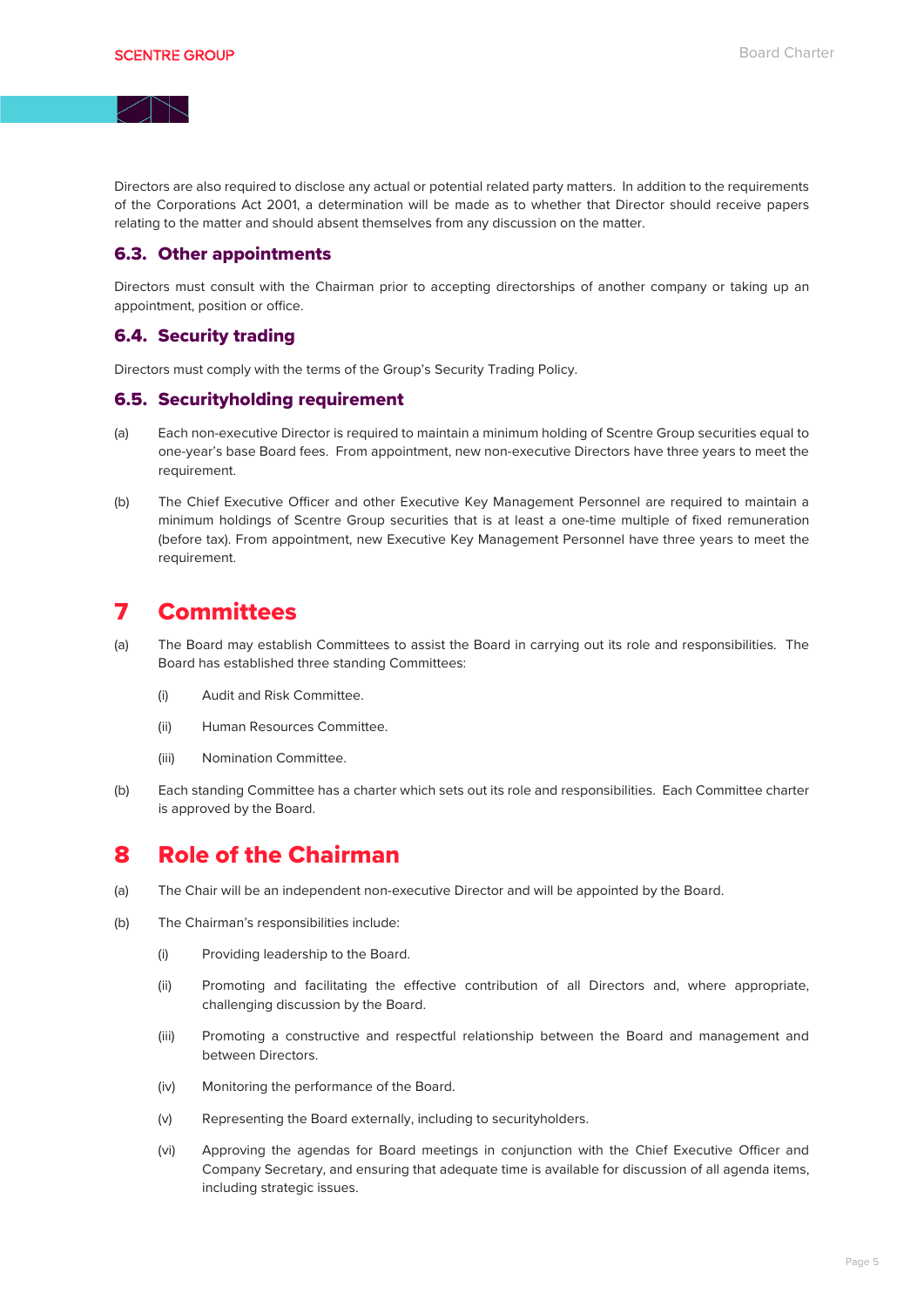

(vii) Chairing general meetings of the Group.

## 9 Proceedings

#### 9.1. Frequency

- (a) The Board will meet at least six times a year and otherwise as often as the Directors determine.
- (b) A Director may at any time, and the Company Secretary must on written request of a Director, convene a meeting of Directors.

#### 9.2. Compliance with the Constitutions

Meetings of the Board will be conducted in accordance with the terms of the Constitutions (as applicable) and applicable laws.

## 10 Role of Company Secretary

- (a) The Board is responsible for appointing or removing the Company Secretary. The Board will appoint at least one Company Secretary.
- (b) The Company Secretary is accountable to the Board, through the Chairman, on all matters to do with the proper functioning of the Board.
- (c) The role of the Company Secretary includes:
	- (i) Advising the Board and Board Committees on governance matters.
	- (ii) Monitoring that compliance with Board and Committee policies and procedures are followed.
	- (iii) Co-ordinating Board and Committee business including agendas, papers, minutes and filings.
	- (iv) Assisting in the organisation and facilitation of the induction and professional development of Directors.
	- (v) Overseeing a process to ensure that Directors receive copies of all material market announcements after they are made.
- (d) All Directors have access to the Company Secretary.

## 11 Access to information and advice

#### 11.1. Access to information

Directors will have unrestricted access to executive management, relevant Scentre Group records and to legal and other professional advisers. Requests to executive management will be made through the Chief Executive Officer and copied to the Chair of the Board.

#### 11.2. Independent advice

- (a) The Directors are authorised (at the cost of Scentre Group) to obtain outside legal or other independent professional advice, and to secure the attendance of such advisers if it is considered necessary to discharge their responsibilities as Directors. If a Director wishes to obtain legal or other independent professional advice, the prior approval of the Chairman is required.
- (b) External advice will be made available to all Directors unless the Chairman agrees otherwise.